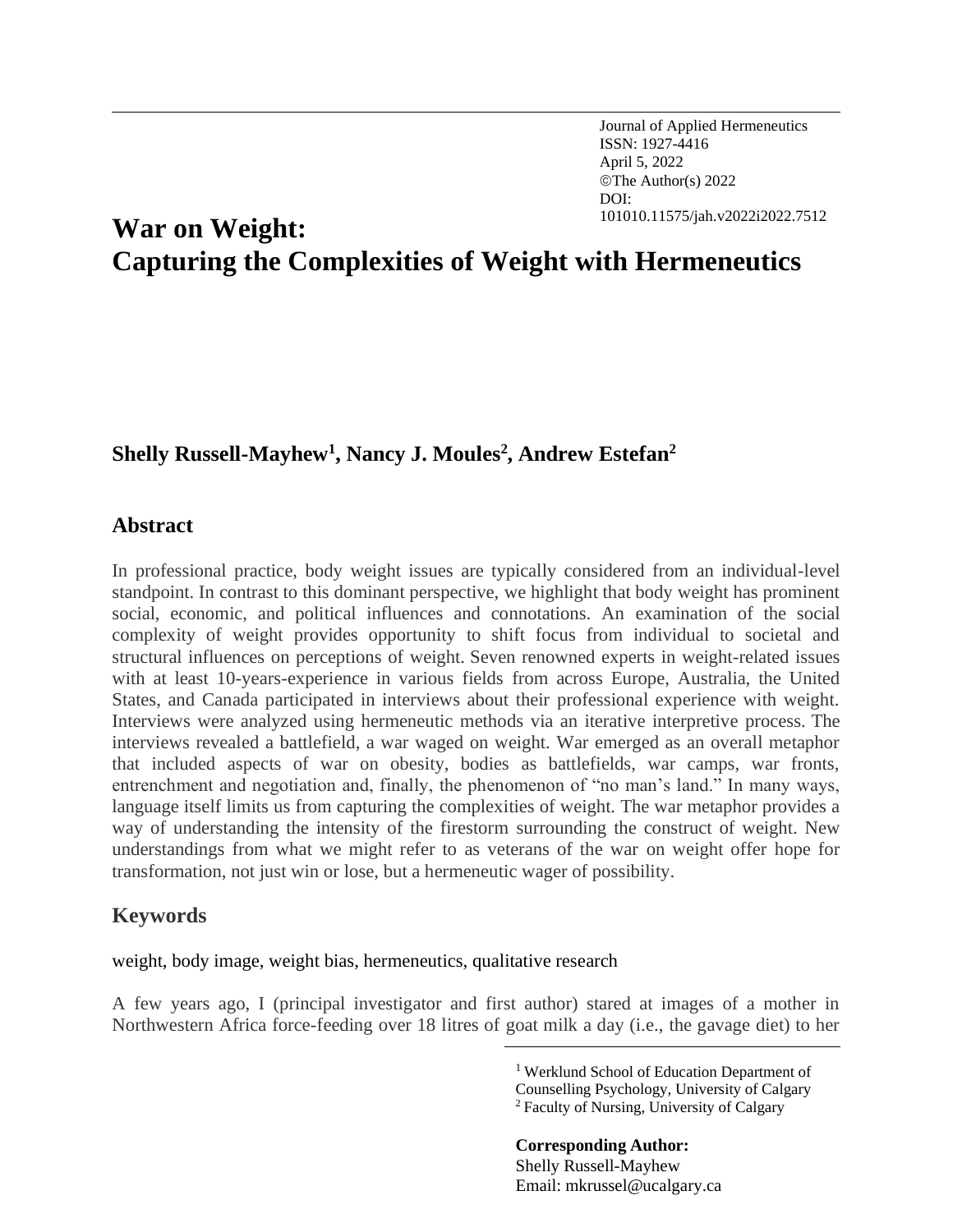young daughter to "plump her up" to make her more appealing for marriage (Jazeera, 2008). The same day I was asked to speak on a panel about a mother in New York who put her 7-year-old daughter on a diet and went on to describe her success in fighting her daughter's hunger in her top-selling book (Weiss, 2013). My experiences on this day forever changed how I thought about weight and how I practice within fields related to weight (i.e., obesity, eating disorders, body image, weight bias). My professional journey working with weight-related issues has always been influenced and fueled by a deeply personal and sometimes troubled relationship with my own body. In this moment of contrast where one mother is "fattening up" while another across the world is "slimming down" their daughters, I realized that the problem is so much more than one individual's response to an environment; weight is about individual interaction with social, relational, and environmental complexities. No one is immune to cultural discourses, whatever they may be, about weight. I wanted to better understand the systemic issues that has mothers, with the best of intentions, purposefully manipulating their children's bodies in an attempt to meet a cultural expectation. I reflected on the personal, professional, and political "situatedness" of my research and knew I would need to enlist the help of experts if I wanted to better understand weight in all its complexities as I aspire to embody the change I wish to see in the world.

As a team of researchers, we gathered around the topic, bringing our varied expertise. We come to this from different personal and professional positions and have worked with individuals who struggle with weight. Our personal and professional experiences have taught us that this is complex terrain in which there are no simple answers. In the absence of answers to the complexities of weight, we have remained intensely curious about how weight as a construct has influence in the world and how it might be understood.

Weight issues are socially complex and at the core of our humanity. Concerns about what foods provide appropriate nutrition for fetal development situate people as subjects of body-related discourse before we are even born. How we feed our children and our relationships with food and our bodies have become fundamental to how we live. However, the solution to the forcefeeding taking place in Mauritania, Africa is not to "educate" mothers about the dangers of this practice just as the solution to the problem of putting children on diets is not to educate about the dangers of dieting. A fundamental change in our collective understanding of weight is needed because the "social problems" of weight are more complex than how we feed ourselves or our children. We need to frame these issues in larger social contexts to capture the challenges our world faces in relation to food, gender, power, status, and social inequity.

It is perhaps not surprising, given the complexity of weight when framed in the larger social context, that even within the fields that study weight (i.e., eating disorders, obesity, weight bias research), there is division about how weight ought to be studied. Historically, researchers from the obesity and eating disorder fields were often working in silos and at times at cross-purposes (Russell-Mayhew & Grace, 2015). "Early efforts to prevent obesity were seen as dangerous in promoting precursors to eating disorders (O'Dea, 2005) and efforts to prevent eating disorders were seen as encouraging complacency about healthy behaviors" (Russell-Mayhew, 2006, p. 254). More recently, integrative approaches have been proposed to ensure consistent messages around health and growth across the weight spectrum with a focus on ecological and systemic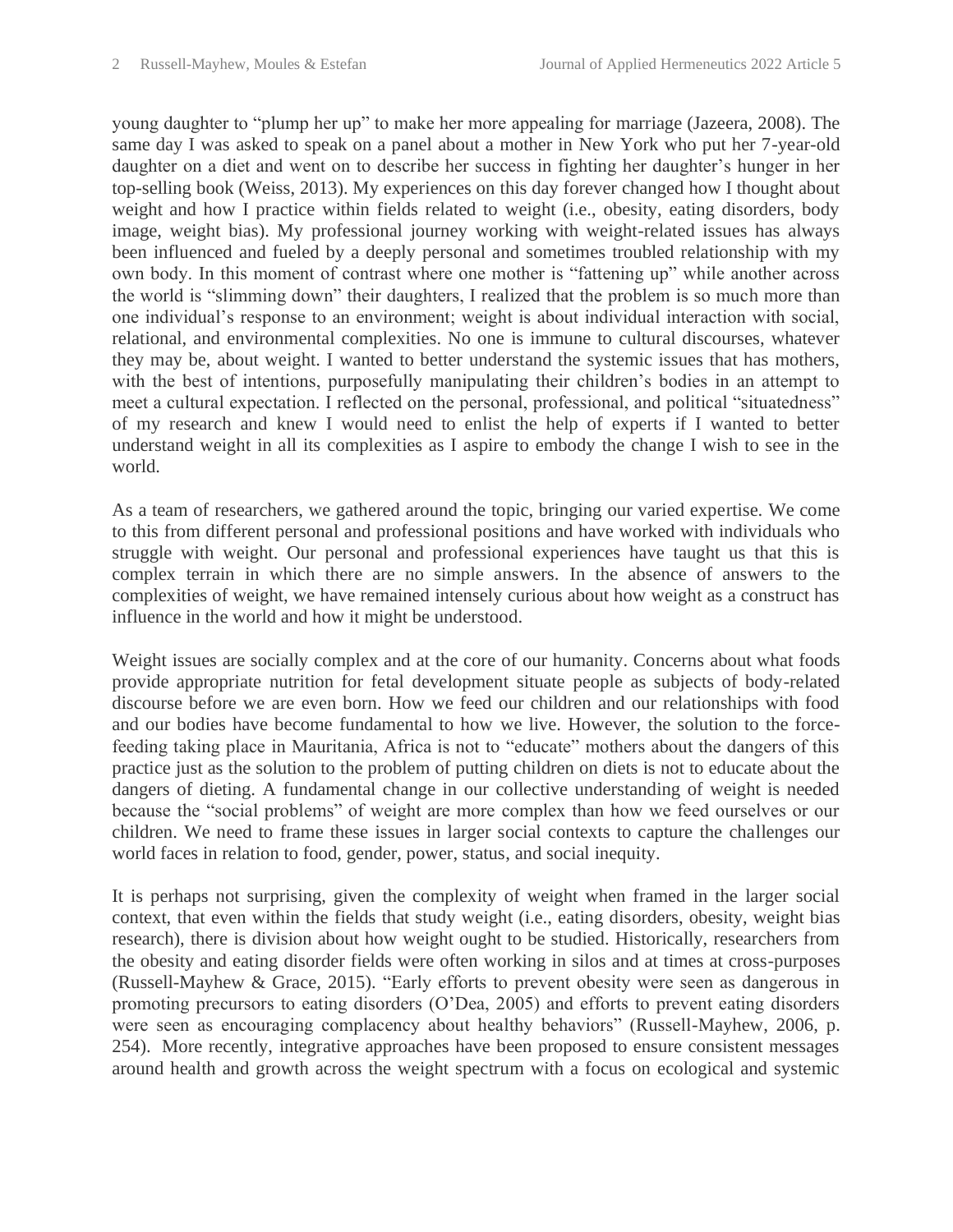change (Ireland et al., 2021). Framing the issue as weight allows input from multiple fields of study including obesity, eating disorders, and weight bias.

Within the fields of weight and in popular social discourses about weight, there are tensions, debates, misunderstandings, contestations, and silos. Literally hundreds of social discourses are implicated in weight issues (e.g., van Amsterdam, 2013), including but not limited to: obesity epidemic (Mann et al., 2015); obesity as a disease (Rich, 2015); healthy weights (Rodgers, 2016); sizeism (Chrisler & Barney, 2017); size matters (Cameron, 2016); supersize versus superskinny (Leadley, 2015); cult of thinness (Hesse-Biber, 2007); pro-ana and pro-mia (Knapton, 2013; Schott & Langan, 2015); body positive (Sastre, 2014); and everybody matters (Canadian Obesity Network, 2016). Frederick et al. (2015) offered four ways to frame how people organize their understanding of weight. First, the public health crisis frame situates obesity as a crisis requiring government intervention. Second, the personal responsibility frame places blame on the food and exercise choices of each individual. Third, the health at every size frame denies weight and/or body mass index (BMI) as a useful indicator of individual health and emphasizes that health exists across the weight spectrum. The final frame, the fat rights frame, is a social movement that rejects the medicalization of body size and the use of terms such as obesity to describe bodies in favor of reclaiming the term fat as a value-free descriptor. While these four frames are not exhaustive cultural accounts of how weight is framed, they demonstrate that the conceptualization of weight can influence the perceived health risks of certain weights and how one might treat someone who lives in a large body (Frederick et al., 2015).

Colloquially, these different views or opinions about weight are often referred to as "camps," which is of interest given the metaphor of war that emerged from our data. Our purpose in this research was to draw attention to, and invite a deeper understanding about, weight by interviewing expert professionals who work in research, practice, and/or policy in fields related to weight.

## **Research Method and Design**

This research was conducted using the research method of hermeneutics, as guided by the philosophy of Hans-Georg Gadamer (1960/1997). Gadamerian hermeneutics asks questions that emerge from practical day-to-day experiences in language and historical spaces (Moules et al., 2015). The construction of weight is at a critical point in history. Looking at the obesity and eating disorder fields in silos, they can be regarded as ordered, where weight-loss and weightgain are the main goals respectively. However, taken together, and at more than face value, these issues of weight have many layers. The contested conceptualizations and language about weight invite chaos or disorder, leaving open the possibility of new interpretations and understanding. As human beings in the world, exposed to a multitude of messages about weight, professionals in weight-related fields have much to offer in terms of how they make sense of weight and how that influences their practice.

We were guided by our research question: *How might we understand the social complexities of weight?* We recruited weight experts who were members of a listserv consisting of 530 members from 30 countries at the time of data collection. This listserv is the only international collection of interdisciplinary professionals across varied fields related to weight (i.e., obesity, eating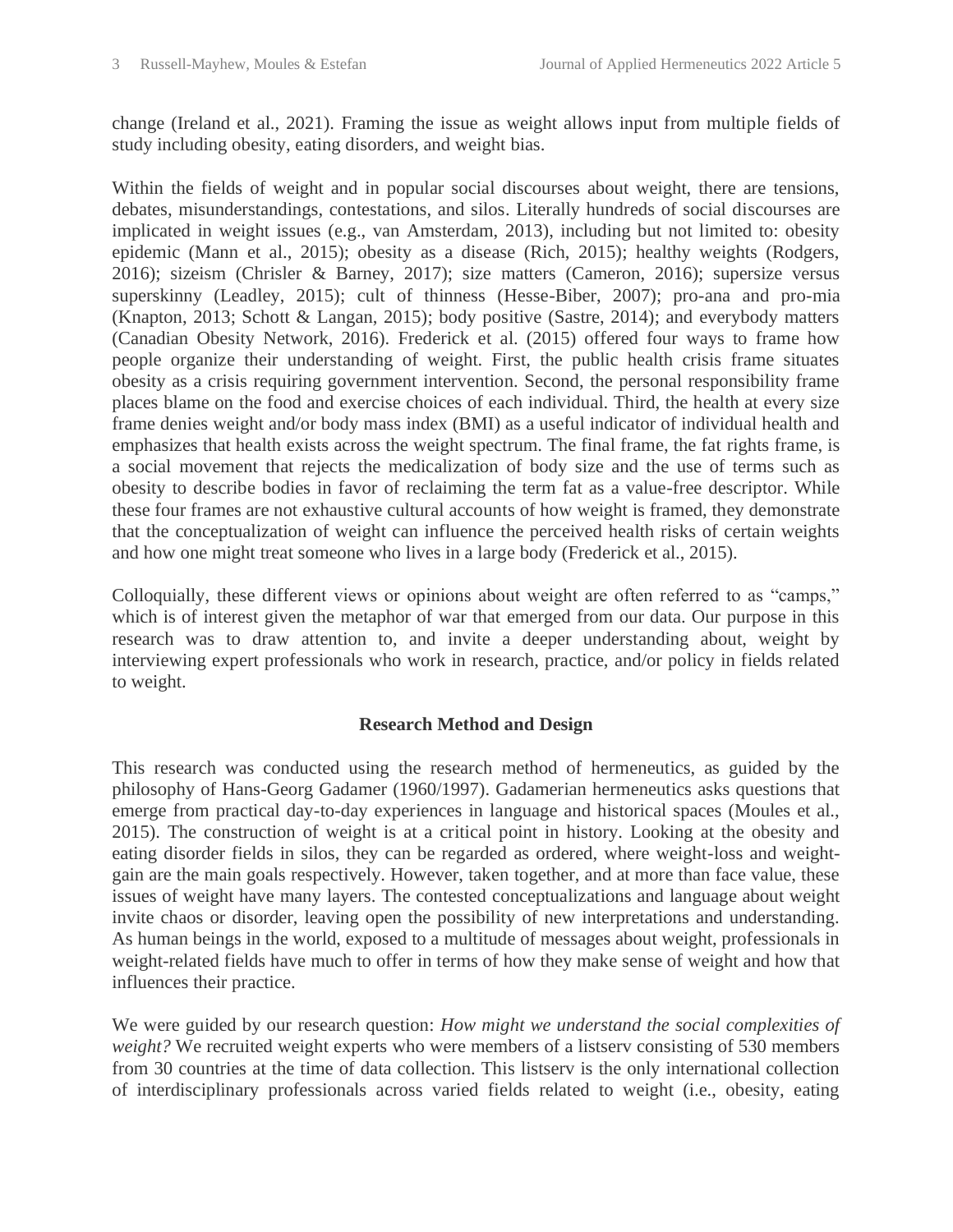disorders, body image) and has been operated by a professor emeritus in the US for over 20 years. Membership to the listserv is free and includes researchers, practitioners, policymakers, and advocates from across disciplines. This study was approved by the University of Calgary Conjoint Research Ethics Board for the project, "REB18-0684" All participants provided consent to participate.

Given the eligibility criteria (at least 5-years' experience; able to participate in the interview in English), the operator of the listserv hand-picked the 24 most elite members and sent the recruitment email. Nine initially responded to the call for participation and ultimately seven were interviewed. Seven renowned experts in weight-related issues with 10-37 years' experience in various fields including psychology, psychiatry, counselling, and public health from across Europe, Australia, the United States, and Canada participated in interviews about their professional experience with weight. Interviews were conducted in-person (2) or by phone (5) by the first author, given her background, expertise, and reputation as a researcher in the field of weight, and lasted approximately one hour each.

All interviews were audiotaped for exact transcription of data. In hermeneutics, analysis is synonymous with interpretation, which occurs in the complex dialectic of research interviews with participants, intensive review of the transcriptions, and interpretive memos based on the transcripts. "The initial individual interpretations were then raised to another level of interpretive analysis in the research team's conversations through in-depth, rigorous, reflexive, and communal attention to the data" (Moules et al., 2017, p. 1).

Analysis involves careful reading, re-reading, and writing around significant interpretations that arise from the data, attending to the criteria of sound interpretive work that allows understanding of the topic to emerge. The criteria involve context, agreement, coherence, comprehensiveness, potential, and penetration (Madison, 1988, as cited by Moules et al., 2015). Unlike some other qualitative methods, hermeneutics is not in search of themes, semantic coding, constructs, or theories, but "rather seeks to deepen understanding of a topic so that it can be seen differently and, ultimately, practiced differently" (Moules et al., 2015, p. 119*)*.

In the following section, we offer one interpretation that arose from the data. In hermeneutics, participants are not identified individually but are used to collectively contribute to our understanding of the topic. Participant quotes, then, are not named individually but appear in italics throughout the interpretation to ground the interpretations. While a number of interpretations emerged from the data, we focus on the initial and most prominent—that of war.

#### **Interpretation: War and No Man's Land**

While not surprising or different given the decades long "war on obesity" we have seen globally, a developed interpretation of war in relation to weight can offer new insights into our understanding of weight across the diverse and sometimes controversial tensions, debates, misunderstandings, contestations, and silos. "Declaring war" was a phrase used by one professional that provoked strong imagery, and in the context of her mention of history, brought to the forefront ideas about how the metaphor of war might extend our understanding of the construct of weight.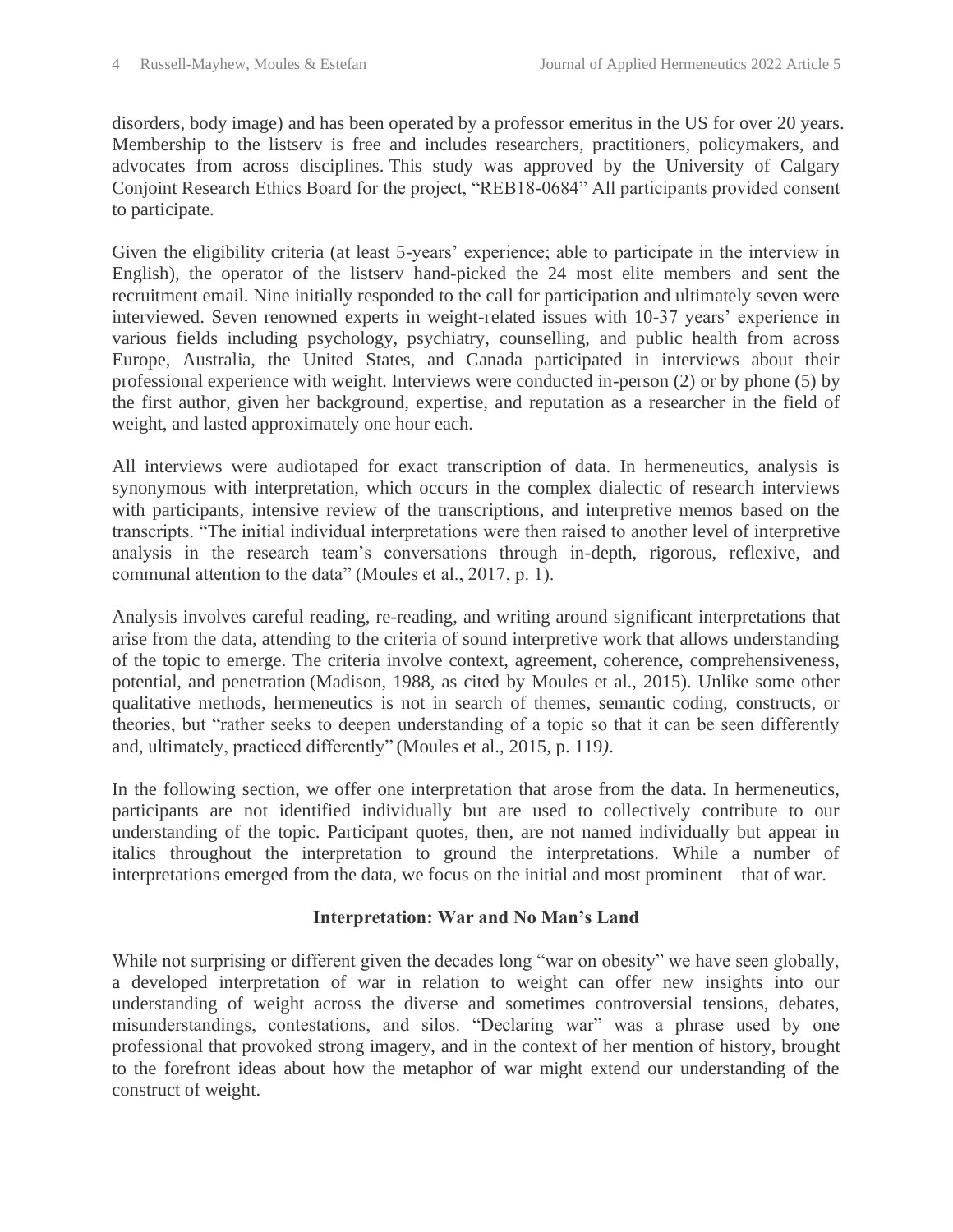*I think it would take a historian to write a whole book to really reveal all the different kinds of forces that led to this situation now. But certainly, if higher weight was not stigmatized the way it is, I don't think it would have the, society would have responded by declaring war on it…the declaration on the war on obesity and then billions of dollars of funding going to the healthcare industry and going to researchers to then solve this "obesity epidemic."*

The metaphor of war has previously been used to understand and make meaning of weight. Both academic literature (i.e., war on obesity) and popular culture (i.e., battle of the bulge) enlist this metaphor in an attempt to describe and more fully understand our complex relationship with weight. It is not surprising, then, that during World War I, gaining weight was written about in magazines as an unpatriotic act (Smith, 2004) and, while not because of food shortages, weight gain today is still linked strongly to notions of citizenship and morality. Laws, ethics, and cultural mores emphasize that being a good citizen is important at all times, including during war times, but it seems there is not a good time in recent history of the West to be a person in a large body.

While this provocation spoke to us, we were still surprised to see a recent connection to the war on obesity and the military. A number of prominent figures including a former first lady and a former US surgeon general declared obesity a threat to national security because fat people will not make good service men and women (Welsh, 2018). Indeed, obesity is one of the most common disqualifiers for military service (Welsh, 2018). In the context of this study, we imagine it difficult to enlist for military service if our own bodies are a daily battleground; we are conscripted into a war that we do not always know we are fighting.

"The battlefield is our bodies. No better way to keep the enemy occupied than to cause infighting. Each camp keeps the other occupied while the enemy wins the war." This reflection from the research team member interviewing the professional experts echoes the sentiments around "entrenchment," "captives," and "prisoners of war," and of particular relevance to many of the professionals interviewed, these different "camps" that have emerged in the academic literature. As one participant voiced, *"I'm still trying to figure out where I stand."*

To simplify a complex interdisciplinary phenomenon, weight is often framed in one of two opposing ways: through the lens of body diversity (sometimes referred to as health-centric or body acceptance approaches), or through the lens of excess or deficit weight as a preventable health risk (sometimes referred to as weight-centric or medicalized approaches; Colls & Evans, 2014; Nutter et al., 2016; Saguy & Riley, 2005). The weight-centric perspective often includes researchers, practitioners, and policy makers from health care and psychology. The health-centric perspective often includes researchers, practitioners, and policymakers from interdisciplinary fields (i.e., sociology, women's studies) who identify in scholarly areas such as health at every size (Bacon, 2010), critical weight studies (Bombak, 2014), and fat studies (Cooper, 2010; McPhail et al., 2016; Nutter et al., 2016). Researchers from various disciplines and theoretical positions also have different approaches to language, with some using the word *fat* to refer to individuals who live in large bodies, while others using the words *overweight* or *obese* (Nutter et al., 2016). Furthermore, with regards to language in the literature, researchers differ in terms of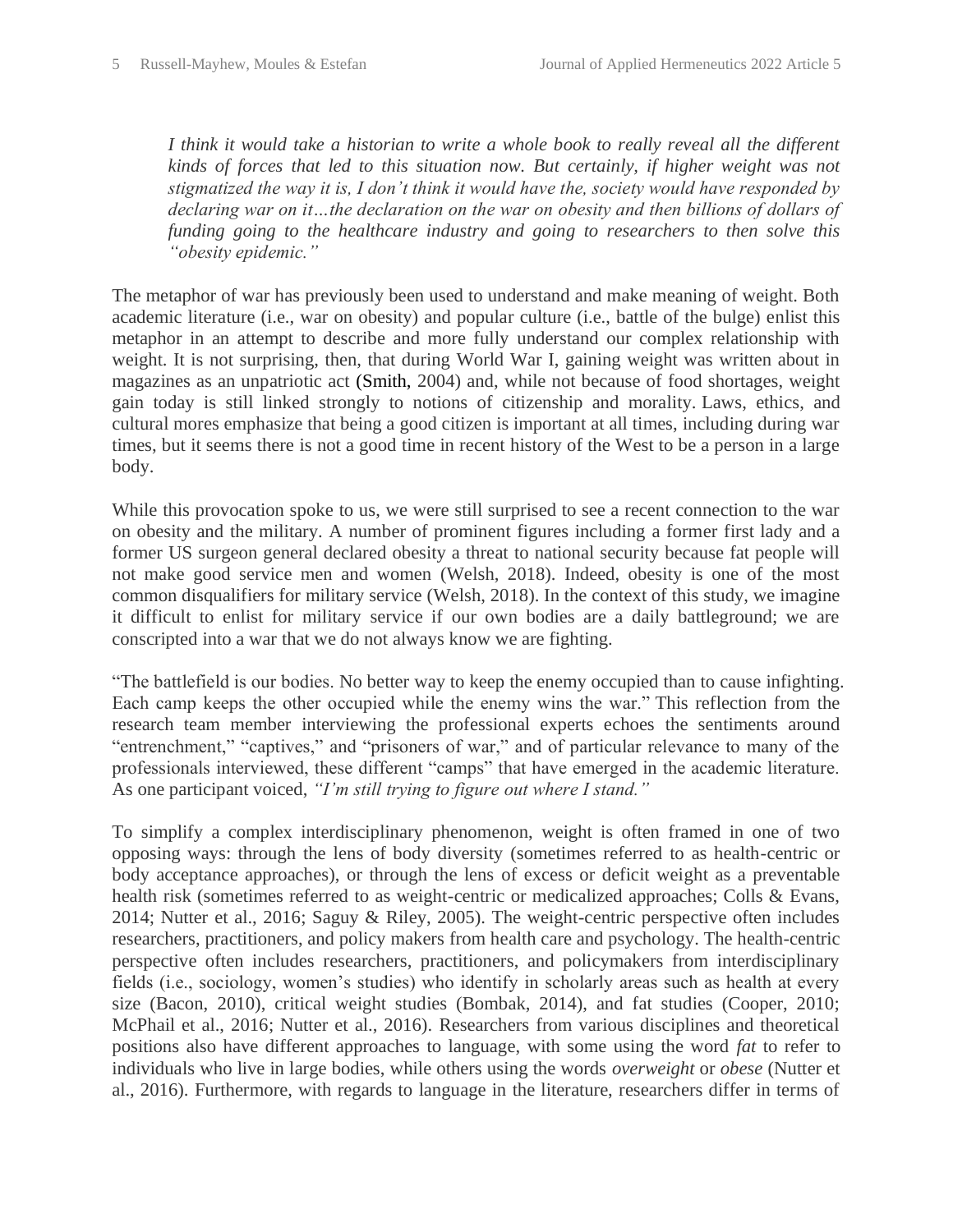use of either person-first (e.g., "person with obesity") or identity-first (e.g., "obese person") language (Nutter et al., 2016). Weight is contested, even within and among the professionals who work with and study it every day. However, if there was agreement and certainty within the fields about weight, then a quest for deeper understanding of truths would not be needed (Moules et al., 2017).

Discussions with professionals about "camps" were approached carefully and with trepidation. Participants were uncertain where the interviewer stood on these positions and were treading lightly in the discussion. One particular participant seemed especially "gun shy" about taking a position despite several invitations from the interviewer. It was later discovered that this individual was "under fire" from a particular camp both privately and publicly because of some controversial research of which she was a part, which may have influenced her unwillingness to take a stand. Nothing invites chaos and division like war. The metaphor of war allows us to look at the war on weight from many fronts including the ideological wars of the different camps in the professional context. In this sense, war, or at least the different camps in a war, has potential to unite individuals, to gather around a cause, and create safety.

Questions about the complexities of weight were met by participants with thoughtfulness and with wondering. Many expressed the tension about different camps and the messiness that results. *"I feel an obligation to be in the mess, to try to help clean it up…", "We have to be able to figure out how to have dialogue and find common ground if we are gonna change…", "you try to find a middle ground between two positions you know."* No easy solutions were found but the idea of common ground and dialogue was often discussed. Furthering the metaphor of war, in war at some point, negotiation is inevitable. Stepping out of extreme or entrenched positions must happen for war to end. Indeed, weight seems to invite extreme positions; professionals seemed to agree that room must be made for all the variations and complexities, yet many people seem to be "dug in" about their views and positions. In war, soldiers "dig in" to withstand attack or to consolidate a position (Mugglestone, 2014). The war on weight here is extending to a war on each other leading to trenches in the battlefield of social inquiry and service provision. What are we all fighting for that is so different? What are all sides fighting for?

In war, where warring sides meet has been referred to as "No Man's Land." The term No Man's Land describes "disputed ground between the front lines or trenches of two opposing armies," "an indeterminate or undefined place or state," and "land or area that is unowned, uninhabited or undesirable" (Oxford Languages, n.d.). The idea of a No Man's Land related to weight is interesting when thought about alongside the gendered nature of social and clinical discourse about weight.

Occupying No Man's Land is ambiguous and dangerous; it is a disputed position in war. The difference when we consider this phrase in light of the war on weight is that in the middle of war, there are positions, fronts, weapons that are constantly changing. In the war on weight, we have found ourselves asking who are the wounded, who is the enemy, and who prevails? History books about war and war stories have, until recently, overlooked the impact of war on women and ignored or undervalued female contributions to war efforts (Simpson, 2020). In thinking about the war metaphor and weight, we have also asked, what does it mean to win or lose a particular war? At what cost? If "No Man's Land" is a useful construct to understand weight –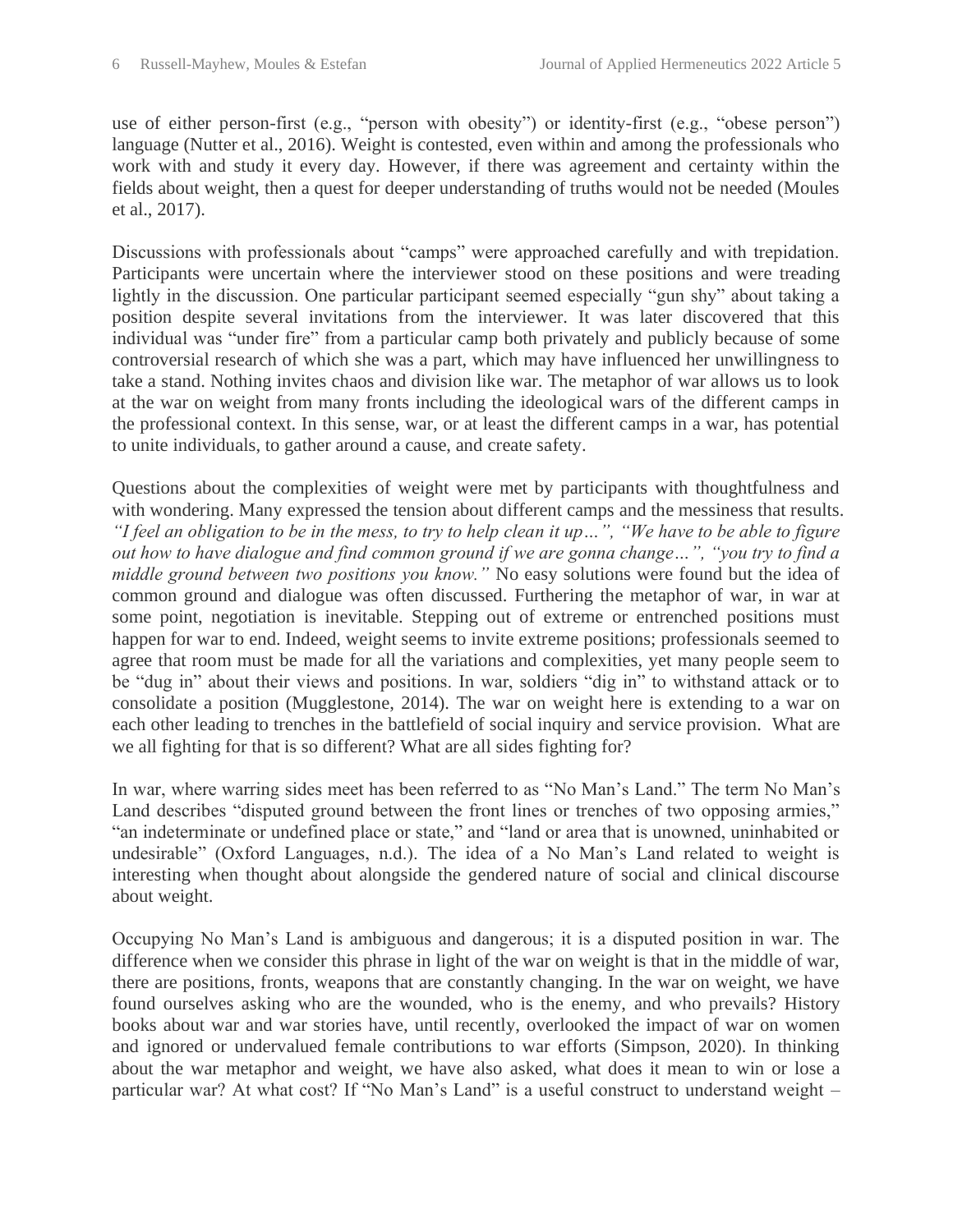what is it that we might be able to see differently from this vantage point? If we step out of the front lines, out of the extreme positions and camps to find common ground, what is No Man's Land asking of us?

Importantly for this hermeneutic study, we wanted to ask, what possibilities for understanding and practice does No Man's Land offer? Hermeneutics calls upon us to question what we know, to think about and critique our historically and socially derived understandings in a way that informs how we live. Perhaps the middle ground of No Mans' Land is one vantage point from which to view the complexities of weight. However, No Man's Land might pose different dangers to those on the front lines. At least on the front lines a soldier knows which direction to face to confront the enemy.

Just as when we fight a war, when we try to understand the complexities of weight, we realize that the outcome of any war is really beyond any one individual. As one participant stated, *"so many of the things that determine outcomes are actually not within the individual's control."*  The war on obesity might be harmful in so much as it is seen as a war against people with obesity. To date, the war on obesity has had little impact on prevalence but has had unintended consequences (O'Hara & Gregg, 2012). The problem is that the war has been targeting individuals to the neglect of socio-environmental policies and programs and that the war on obesity has focused inappropriately on weight—as an individual attribute and phenomenon—and not health (Russell-Mayhew, 2006). The consequence of this war campaign has been weight preoccupation and fat phobia which can lead to stigma, body dissatisfaction, dieting, disordered eating and weight-based bullying (Mensinger et al., 2021; Ramos-Salas, 2015). As in the case of an opponent in a conventional war, the war on weight has resulted in weight being demonized. When an opponent is dehumanized and to be defeated "at all costs," soldiers will do things they would never dream of doing in regular daily life (Bruneau & Kteily, 2017). In the war on weight, it is not that weight, as a construct, is dehumanized, but rather it seems to dehumanize, bringing large and apparently unwieldy (or small and apparently fragile) bodies into the world. In doing so, weight interrupts and stands as a visual counterpoint to dominant discourses about healthy bodies and good citizenship. In such a context, the body can become one's own enemy against compliance with social expectation: an exhausting and lonely war where the boundaries of the trenches quickly fall away.

#### **Implications: From War-y to Wary**

One of the characteristics of hermeneutic research is its capacity to join understanding with practice. Understanding is always understanding of *something* and the "somethings" we try to understand in our practice disciplines are things of human concerns and how we make sense of our lives so that we are capable of "living well with and for others in just institutions" (Ricoeur, 1992, p. 172).

To live well, hostilities need to be put to rest, even if war cannot be ended. Perhaps a shift from war-y to wary, which means to be watchful, to watch out for, be on guard for, and attentive to (Merriam-Webster, n.d.), acknowledges the need for vigilance, balanced with a concerted selffacing in light of experiences gained in the war on weight. The metaphor of war might be helpful in revealing understandings about the complexities of weight in ways that have not yet been considered. It is not new knowledge to state that experts belong to camps. However, thinking in a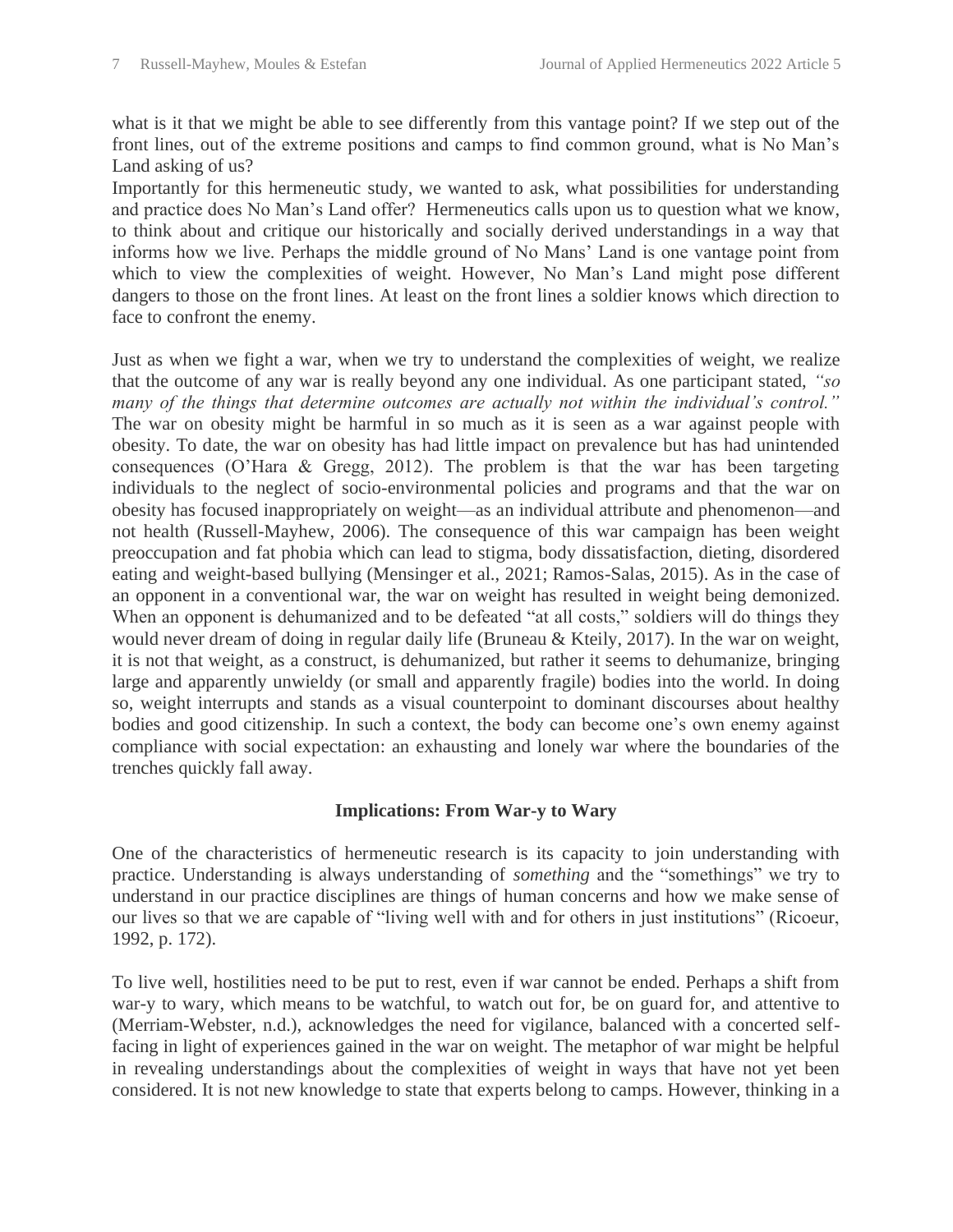more focused way about how camps form around the real-world practice concerns of experts offers room for movement within and between camps that are erected, dismantled, and reformed over time. For example, the movement toward person-first language in medical journals focused on obesity, while still a contested practice, demonstrates some compromise among conflicting camps in the field.

Most wars eventually end, and this offers hope for the construct of weight (Flusberg et al., 2018). Even in the midst of war, a pause in hostilities can bring people together in unexpected and humanizing ways that resist constructing the other as deviant, dangerous, or inhuman. Several months into hostilities in the First World War, an unofficial ceasefire was struck along sections of the Western Front. The "Christmas Truce" of 1914 transformed No Man's Land into a space where the troops' various needs could be, albeit briefly, met: they met and talked, they shared food and, together, they buried their dead. Perhaps this historical moment is a call to reinvigorate No Man's Land in the modern war on weight. These kinds of truces are their own acts of resistance to accepted norms and practices, which can be cultivated and sustained on a changing landscape (Wiedemann et al., 2018). In this space, professionals may be able to step outside of disciplinary custom and convention in our conceptualization about and responses to weight. If this is an act of reclamation of capacity to respond to weight complexities, then it is also the possibility of reclamation of spaces that shape weight, and of the body that has been subject to gendered discourse.

There are reasons to be wary of the war metaphor despite its ability to capture attention, elicit emotions, and provide a shorthand. These include the risk of hyperbole, the combative sidetaking nature of the metaphor, and its overuse over time (Flusberg et al., 2018). The findings of this study also call for a measure of caution in applying martial metaphors in the helping professions. Numbers are a portal that permit weight into the world but numbers, in and of themselves, are an abstraction; there is no instance of 200 anywhere in the world, but there are people whose bodies weigh 200 pounds. Waging war on abstractions may be something akin to an exercise in futility, leaving us proverbially war torn and without direction. Numbers and measurements can only be apprehended in the world of practice when they are located upon and within bodies (human or otherwise) and, as such, the body itself becomes either battleground or foe. If the war is understood only as being against individuals with obesity, it perpetuates an oppositional stance of fear, threat and blame of the other (Flusberg et al., 2018). For weight as a construct, there is no clear enemy, the war is being waged on multiple fronts, and it is a battle we have been fighting for a long time.

#### **Summary: War into Wager**

Perhaps the war on weight metaphor is useful as an initial call to arms (Flusberg et al., 2018) but first we need to identify what we are fighting for. The war metaphor can also be a call to lay down arms, even if only for a time, to explore how else we might engage around this complex issue. Through this research, we arrive at more clarity about what is important to understand around this complex issue of weight. Gadamer (2007) suggested that "understanding is an adventure, and like any other adventure, is dangerous" (p. 243) but we offer that "understanding *is the ultimate hermeneutic wager*: that understanding matters and will make a difference" (Moules et al, 2015, p. 196).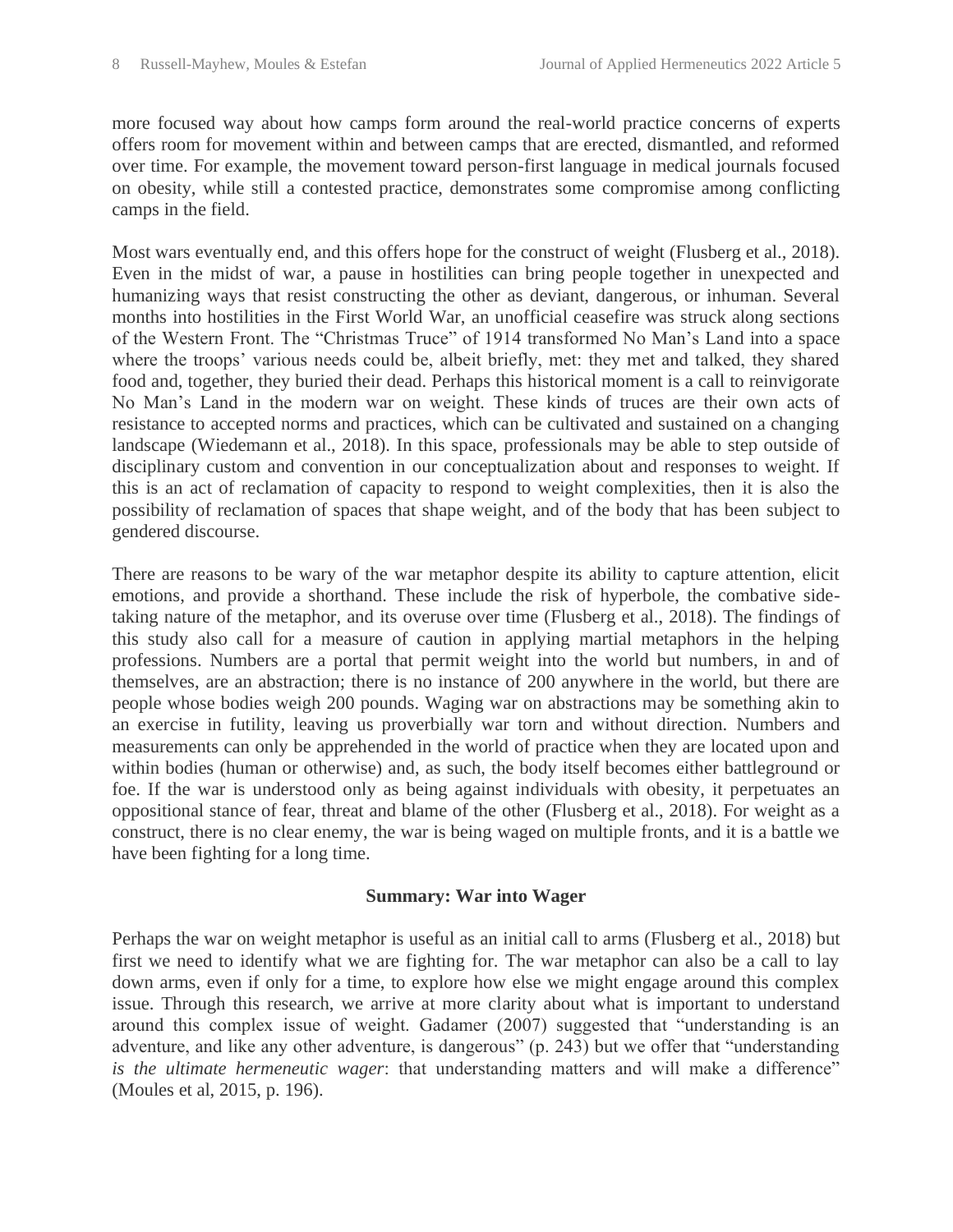#### **Acknowledgements**

This work was draws upon support from the Social Sciences and Humanities Research Council under Grant 435-2018-0116. We would also like to acknowledge Michael P. Levine, Emeritus Professor of Psychology, Kenyon College for his support with participant recruitment.

#### **References**

Bacon, L. (2010). *Health at every size: The surprising truth about your weight*. BenBella Books.

Bombak, A. (2014). Obesity, health at every size, and public health policy. *American Journal of Public Health (1971)*, *104*(2), e60–e67.<https://doi.org/10.2105/AJPH.2013.301486>

Bruneau, E., & Kteily, N. (2017). The enemy as animal: Symmetric dehumanization during asymmetric warfare. *PloS One*, *12*(7), e0181422–e0181422. <https://doi.org/10.1371/journal.pone.0181422>

Cameron, E. (2016). Challenging "size matters" messages: An exploration of the experiences of critical obesity scholars in higher education. *Canadian Journal of Higher Education (1975)*, *46*(2), 111.<https://doi.org/10.47678/cjhe.v46i2.186030>

Canada Obesity Network (2016). *EveryBODY Matters*. https://obesitycanada.ca/wpcontent/uploads/2018/02/EveryBODY\_Matters-2016.pdf

Chrisler, J.C., & Barney, A. (2017). Sizeism is a health hazard. *Fat Studies*, *6*(1), 38–53. <https://doi.org/10.1080/21604851.2016.1213066>

Colls, R., & Evans, B. (2014). Making space for fat bodies? *Progress in Human Geography*, *38*(6), 733–753.<https://doi.org/10.1177/0309132513500373>

Cooper, C. (2010). Fat studies: Mapping the field. *Sociology Compass*, *4*(12), 1020–1034. <https://doi.org/10.1111/j.1751-9020.2010.00336.x>

Flusberg, S.J., Matlock, T., & Thibodeau, P.H. (2018). War metaphors in public discourse. *Metaphor and Symbol*, *33*(1), 1–18.<https://doi.org/10.1080/10926488.2018.1407992>

Frederick, D.A., Saguy, A.C., Sandhu, G., & Mann, T. (2016). Effects of competing news media frames of weight on antifat stigma, beliefs about weight and support for obesity-related public policies. *International Journal of Obesity (2005)*, *40*(3), 543–549. <https://doi.org/10.1038/ijo.2015.195>

Gadamer, H.-G. (1960/1997). *Truth and method* (2nd rev.ed.; J. Weinsheimer & D.G. Marshall, Trans.). Continuum.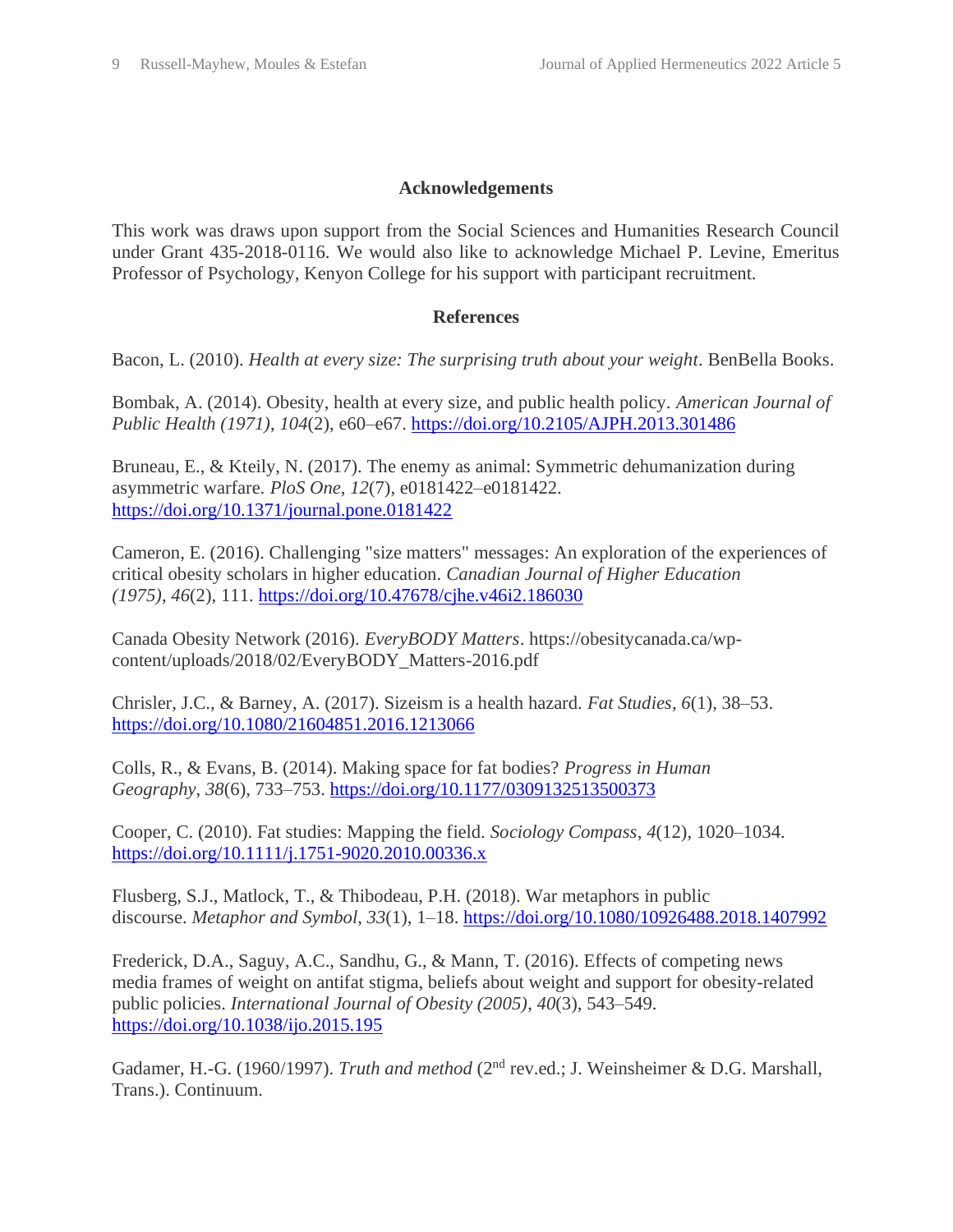Gadamer, H.-G. (2007). *The Gadamer reader: A bouquet of the later writings* (R. Palmer, Ed. & Trans). Northwestern University Press.

Hesse-Biber, S.N. (2007). *The cult of thinness* (2nd ed.). Oxford University Press.

Ireland, A., Russell-Mayhew, S., Wullf, D., & Strong, T. (2021). 'One-size-fits-*none*': Understanding weight-related issues in schools. *International Journal of Qualitative Studies in Education.* <https://doi.org/10.1080/09518398.2021.1930253>

Jazeerah, A. (2008, August 12). *Africa uncovered – Mauritania: Fat or fiction – 11 Aug 08 – Part 2* [Video]. YouTube.<https://www.youtube.com/watch?v=X6VrzGWCq2I>

Knapton, O. (2013). Pro-anorexia: Extensions of ingrained concepts. *Discourse & Society*, *24*(4), 461–477.<https://doi.org/10.1177/0957926513482067>

Leadley, A. (2015). Supersize vs. superskinny: (Re)framing the freak show in contemporary popular culture. *The Journal of Popular Television, 3*(2), 213-228. [https://doi.org/10.1386/jptv.3.2.213\\_1](https://doi.org/10.1386/jptv.3.2.213_1)

Mann, T., Tomiyama, A.J., & Ward, A. (2015). Promoting public health in the context of the "obesity epidemic": False starts and promising new directions. *Perspectives on Psychological Science*, *10*(6), 706–710.<https://doi.org/10.1177/1745691615586401>

McPhail, D., Bombak, A., Ward, P., & Allison, J. (2016). Wombs at risk, wombs as risk: Fat women's experiences of reproductive care. *Fat Studies*, *5*(2), 98–115. <https://doi.org/10.1080/21604851.2016.1143754>

Mensinger, J.L., Cox, S.A., & Henretty, J.R. (2021). Treatment outcomes and trajectories of change in patients attributing their eating disorder onset to anti-obesity messaging. *Psychosomatic Medicine, 1*(1), 1-35.<https://doi.org/10.1097/PSY.0000000000000962>

Merriam-Webster. (n.d.). *'Weary' and 'wary': Use with caution*. https://www.merriamwebster.com/words-at-play/weary-vs-wary-difference-usage

Moules, N.J., Laing, C.M., & Guilcher, G.M.C. (2017). Changing the shape of Sickle Cell Disease treatment: A hermeneutic study of a case that changed a family and a medical practice. *Journal of Applied Hermeneutics,* Article 4, 1-20*.* <https://doi.org/10.11575/jah.v0i0.53306>

Moules, N.J., McCaffrey, G., Field, J.C., & Laing, C.M. (2015). *Conducting hermeneutic research: From philosophy to practice*. Peter Lang.

Mugglestone, L. (2014, December 11). *States of siege: Language before "trench warfare." Words in wartime*.<https://wordsinwartime.wordpress.com/2014/12/11/states-of-siege/>

Nutter, S., Russell-Mayhew, S., Alberga, A.S., Arthur, N., Kassan, A., Lund, D.E., Sesma-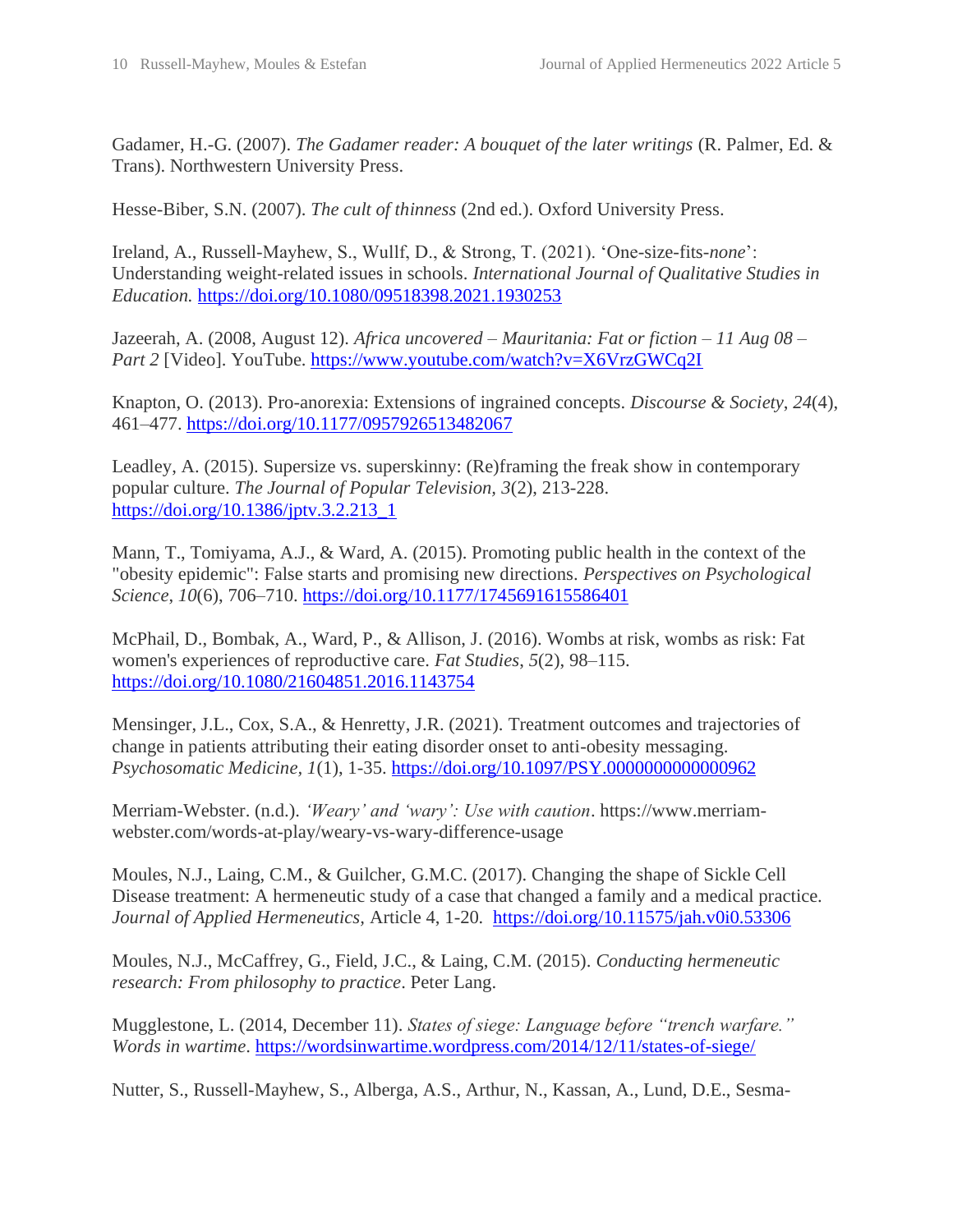Vazquez, M., & Williams, E. (2016). Positioning of weight bias: Moving towards social justice. *Journal of Obesity*, *2016*, 3753650–10.<https://doi.org/10.1155/2016/3753650>

O'Dea, J. A. (2005). Prevention of child obesity: 'First, do no harm' *Health Education Research*, *20*(2), 259–265.<https://doi.org/10.1093/her/cyg116>

O'Hara, L., & Gregg, J. (2012). Human rights casualties from the "war on obesity": Why focusing on body weight is inconsistent with a human rights approach to health. *Fat Studies*, *1*(1), 32–46.<https://doi.org/10.1080/21604851.2012.627790>

Oxford Languages. (n.d.). *No man's land.* https://languages.oup.com/research/ Ramos-Salas, X. (2015). The ineffectiveness and unintended consequences of the public health war on obesity. *Canadian Journal of Public Health*, *106*(2), e79–e81. <https://doi.org/10.17269/CJPH.106.4757>

Rich P. (2015). *CMA recognizes obesity as a disease.* Canadian Medical Association. <http://www.cma.ca/En/Pages/cma-recognizes-obesity-as-a-disease.aspx>

Ricoeur, P. (1992). *Oneself as another* (K. Blarney, Trans.). University of Chicago Press. Rodgers, R.F. (2016). The role of the "Healthy Weight" discourse in body image and eating concerns: An extension of sociocultural theory. *Eating Behaviors: An International Journal*, *22*, 194–198.<https://doi.org/10.1016/j.eatbeh.2016.06.004>

Russell-Mayhew, S. (2006). The last word: Stop the war on weight: Obesity and eating disorder prevention working together toward health. *Eating Disorders, 14*(3), 253-263. <https://doi.org/10.1080/10640260600639301>

Russell-Mayhew, S., & Grace, A.D. (2016). A call for social justice and best practices for the integrated prevention of eating disorders and obesity. *Eating Disorders*, *24*(1), 54–62. <https://doi.org/10.1080/10640266.2015.1113829>

Saguy, A.C., & Riley, K.W. (2005). Weighing both sides: Morality, mortality, and framing contests over obesity. *Journal of Health Politics, Policy and Law*, *30*(5), 869–923. <https://doi.org/10.1215/03616878-30-5-869>

Sastre, A. (2014). Towards a radical body positive: Reading the online "body positive movement". *Feminist Media Studies*, *14*(6), 929–943. <https://doi.org/10.1080/14680777.2014.883420>

Schott, N.D., & Langan, D. (2015). Pro-anorexia/bulimia censorship and public service announcements: the price of controlling women. *Media, Culture & Society*, *37*(8), 1158–1175. <https://doi.org/10.1177/0163443715591672>

Simpson, N. (2020). *The "woman's angle" and beyond: Allied women war reporters during the*